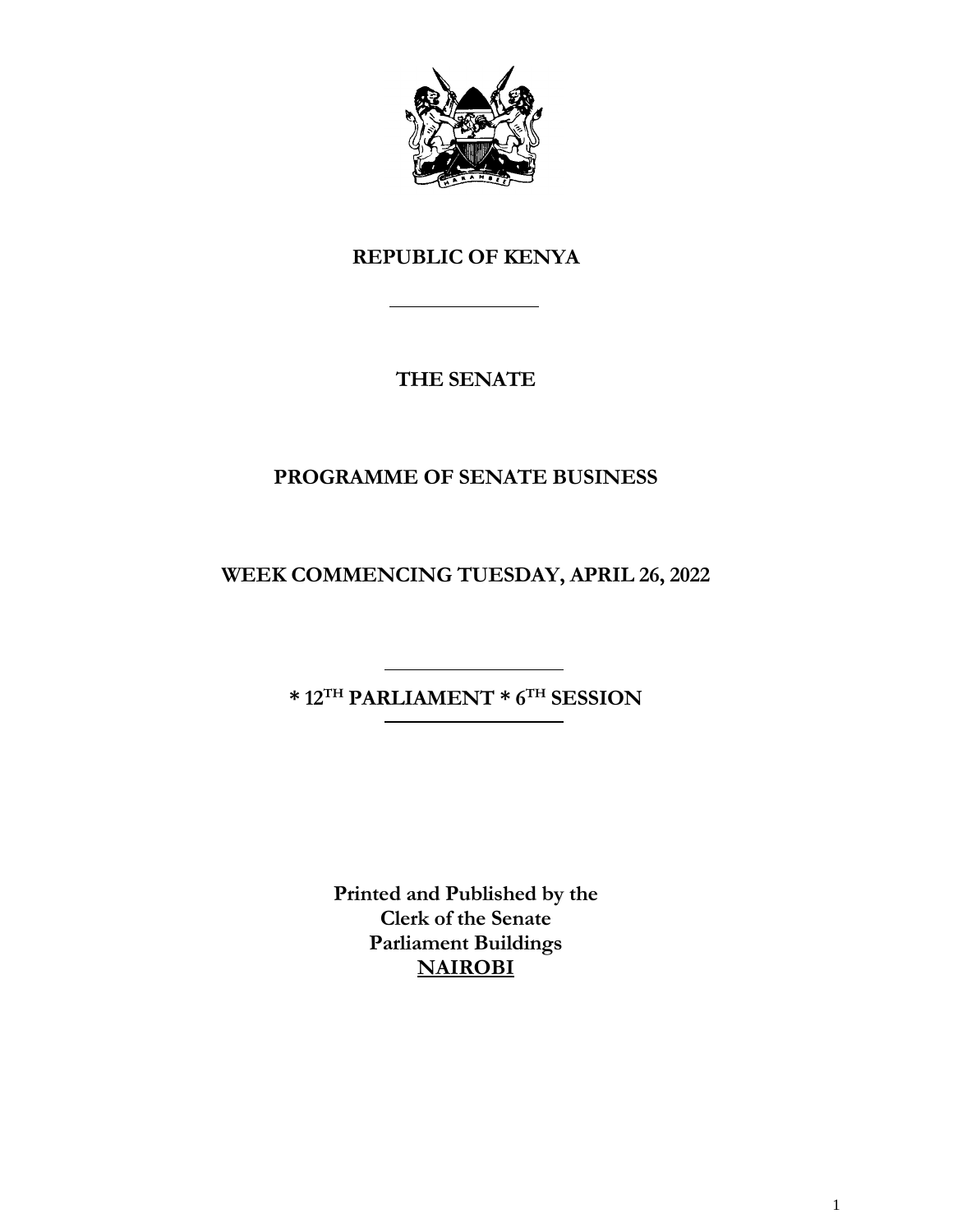**REF: SBC/WP/2022/VOL.1/ (09)** 

**Clerk's Chambers The Senate Parliament Buildings NAIROBI**

22nd April, 2022

#### **REPUBLIC OF KENYA**

#### **THE SENATE**

#### **TWELFTH PARLIAMENT (SIXTH SESSION)**

#### **PROGRAMME OF SENATE BUSINESS FOR THE WEEK COMMENCING TUESDAY, APRIL 26, 2022**

**TUESDAY** 26/04/2022 **Communication from the Chair, Messages, Petitions, Papers, Notices of Motion, Statements, Motions and Bills**

## **A. \*\*\*THE LANDLORD AND TENANT BILL (NATIONAL ASSEMBLY BILLS NO. 3 OF 2021)**

(The Senate Majority Leader)

*(Second Reading)*

**(Resumption of debate interrupted on Wednesday, 23 rd February, 2022- Morning Sitting) (Division)**

## **B. \*THE PERSONS WITH DISABILITIES (AMENDMENT) BILL (SENATE BILLS NO. 29 OF 2020)**

(Sen. Aaron Cheruiyot, MP and Sen. (Dr) Isaac Mwaura, MP)

*(Second Reading)*

## **(Resumption of debate interrupted on Thursday, 10 th March, 2022) (Division)**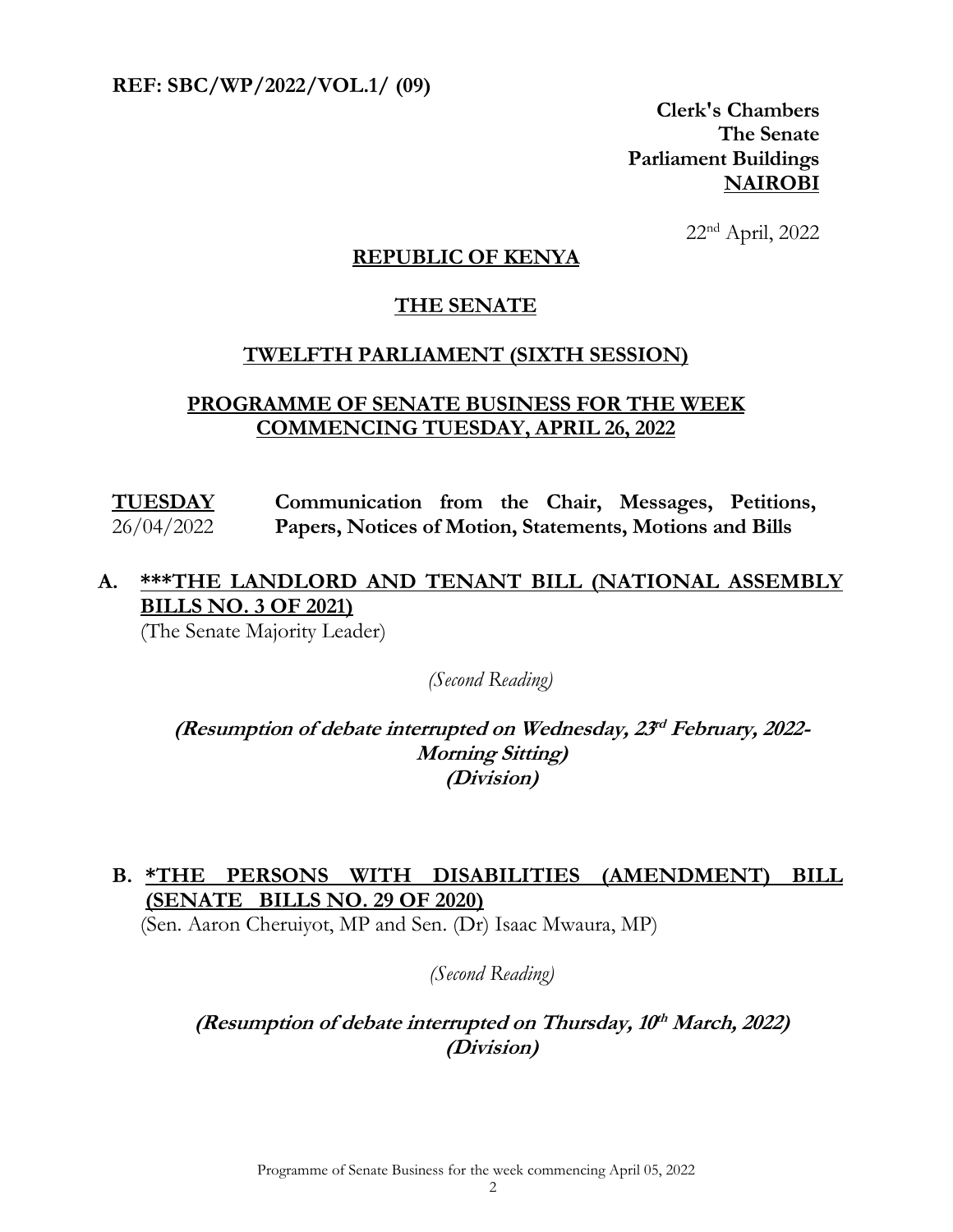## **C. \*THE ELECTION CAMPAIGN FINANCING (AMENDMENT) BILL (SENATE BILLS NO. 51 OF 2021)**

(Sen. Ledama Olekina, MP)

*(Second Reading)*

## **(Resumption of debate interrupted on Wednesday, 23 rd March, 2022) (Division)**

## **D. \*THE EMPLOYMENT (AMENDMENT) BILL (SENATE BILLS NO. 54 OF 2021)**

(Sen. Samson Cherarkey, MP)

*(Second Reading)*

**(Resumption of debate interrupted on Wednesday, 30 th March, 2022) (Division)**

## **E. \*\*THE COTTON INDUSTRY DEVELOPMENT BILL (SENATE BILLS NO. 55 OF 2021)**

(The Chairperson, Standing Committee on Agriculture, Livestock and Fisheries)

*(Second Reading)* **(Resumption of debate interrupted on Thursday, 31 st March, 2022) (Division)**

#### **F. \*THE SUGAR BILL (NATIONAL ASSEMBLY BILLS NO. 68 OF 2019)** (The Senate Majority Leader)

*(Second Reading)* **(Resumption of debate interrupted on Thursday, 7 th April, 2022) (Division)**

**G. MOTION - ADOPTION OF REPORTS OF THE SESSIONAL COMMITTEE ON COUNTY PUBLIC ACCOUNTS AND INVESTMENTS ON CONSIDERATION OF THE REPORTS BY THE AUDITOR GENERAL ON THE FINANCIAL STATEMENTS OF VARIOUS COUNTY EXECUTIVES FOR FINANCIAL YEAR 2018/2019** (The Chairperson, Sessional Committee on County Public Accounts and Investments)

**THAT,** the Senate adopts the Report of the Sessional Committee on County Public Accounts and Investments on consideration of the Reports by the Auditor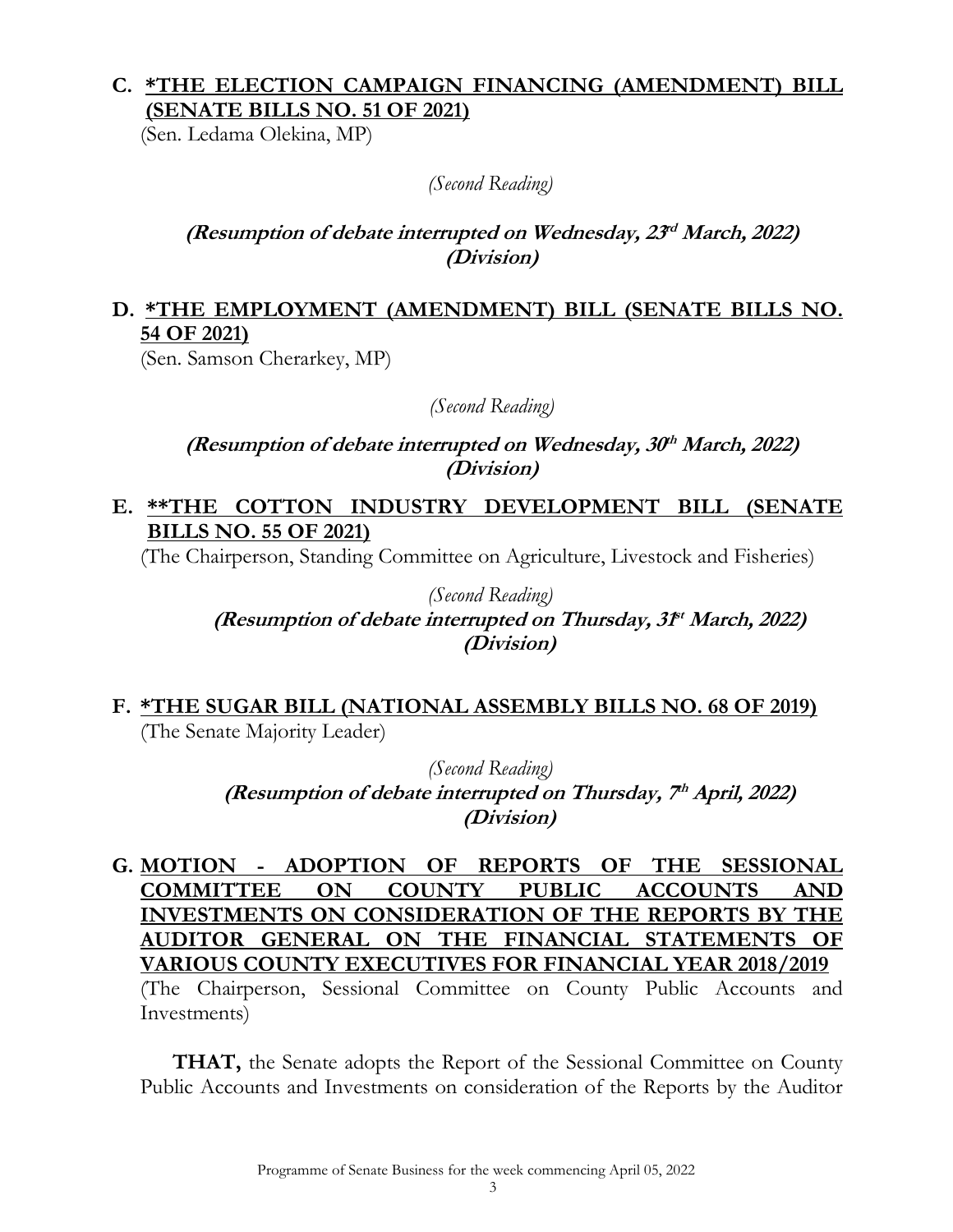General on the Financial Statements of the following County Executives for the Financial Year 2018/2019- Embu; Homa-Bay; Kericho; Kilifi; Kirinyaga; Kisii;

Kwale; Machakos; Mombasa; Nandi; Baringo; Bomet; Garissa; Kajiado; and West Pokot as contained in Volume 1 of the Report and the following County Executives- Isiolo; Kakamega; Kisumu; Laikipia; Mandera; Marsabit; Nakuru; Narok; Nyandarua; Samburu; Taita Taveta; Trans-Nzoia; Uasin- Gishu; Vihiga; and Wajir, as contained in Volume 2 of the Report , Laid on the Table of the Senate on Thursday 2nd December, 2021.

## **(Resumption of debate interrupted on Tuesday, 8 th March, 2022) (Division)**

## **H. MOTION - ADOPTION OF THE REPORT OF THE STANDING COMMITTEE ON HEALTH ON THE SPECIAL AUDIT REPORT ON UTILIZATION OF COVID-19 FUNDS BY TWENTY EIGHT (28) COUNTY GOVERNMENTS**

(The Chairperson, Standing Committee on Health)

**THAT,** the Senate adopts the Report of the Standing Committee on Health on the special audit report on utilization of COVID-19 funds by twenty eight (28) county governments, laid on the Table of the Senate on Wednesday, 9th February, 2022.

## **(Resumption of debate interrupted on Wednesday, 23 rd March, 2022) (Division)**

#### **I. COMMITTEE OF THE WHOLE \*\*THE INTERGOVERNMENTAL RELATIONS (AMENDMENT) BILL (SENATE BILLS NO. 37 OF 2021)**

(The Chairperson, Standing Committee on Devolution and Intergovernmental Relations)

## **(Resumption of debate interrupted on Wednesday, 22 ndDecember, 2021 – Morning Sitting)**

## **(Division)**

# **J. COMMITTEE OF THE WHOLE \*THE LAW OF SUCCESSION (AMENDMENT) BILL, (SENATE BILLS NO. 15 OF 2021)**

(Sen. Abshiro Halake, MP)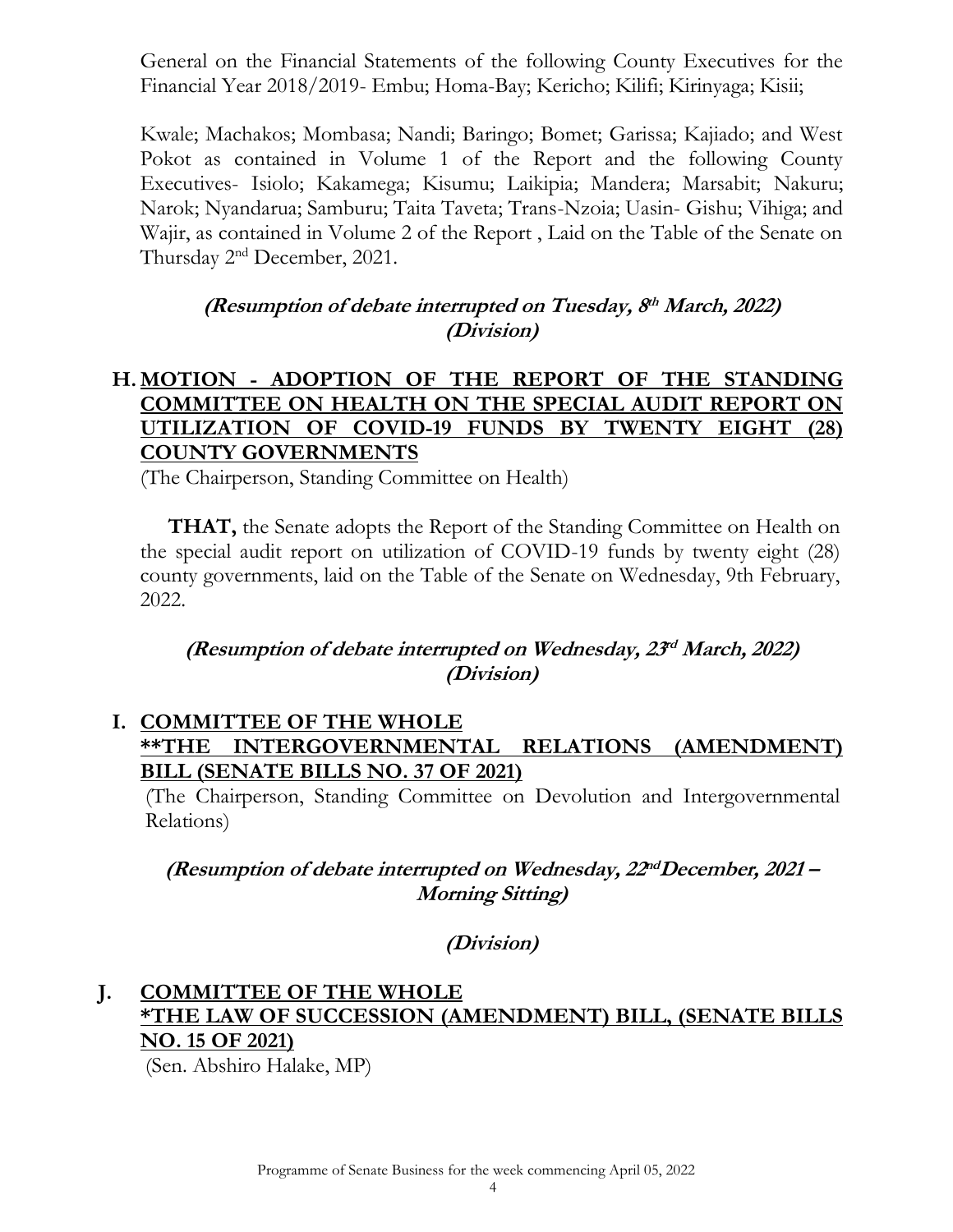**(Resumption of debate interrupted on Wednesday, 2 nd March, 2022 – Morning Sitting) (Division)**

# **K. COMMITTEE OF THE WHOLE \*THE PRESERVATION OF HUMAN DIGNITY AND ENFORCEMENT OF ECONOMIC AND SOCIAL RIGHTS BILL (SENATE BILLS NO. 21 OF 2021)**

(Sen. Abshiro Halake, MP)

**(Resumption of debate interrupted on Wednesday, 2 nd March, 2022 – Morning Sitting) (Division)**

#### **L. COMMITTEE OF THE WHOLE \*THE LIFESTYLE AUDIT BILL (SENATE BILLS NO. 36 OF 2021)**  (Sen. (CPA). Farhiya Haji, MP)

**(Resumption of debate interrupted on Tuesday, 1 st March, 2022) (Division)**

## **M. COMMITTEE OF THE WHOLE \*THE SPECIAL NEEDS EDUCATION BILL (SENATE BILLS NO. 44 OF 2021)**

(Sen. (Dr.) Getrude Musuruve and Sen. (Prof.) Margaret Kamar, MP)

**(Resumption of debate interrupted on Wednesday, 2 nd March, 2022 – Morning Sitting) (Division)**

# **N. COMMITTEE OF THE WHOLE \*THE MENTAL HEALTH (AMENDMENT) BILL (SENATE BILLS NO. 28 OF 2020)**

(Sen. (Arch.) Sylvia Kasanga, MP)

## **(Consideration of National Assembly Amendments)**

**(Resumption of debate interrupted on Thursday, 7 th April, 2022) (Division)**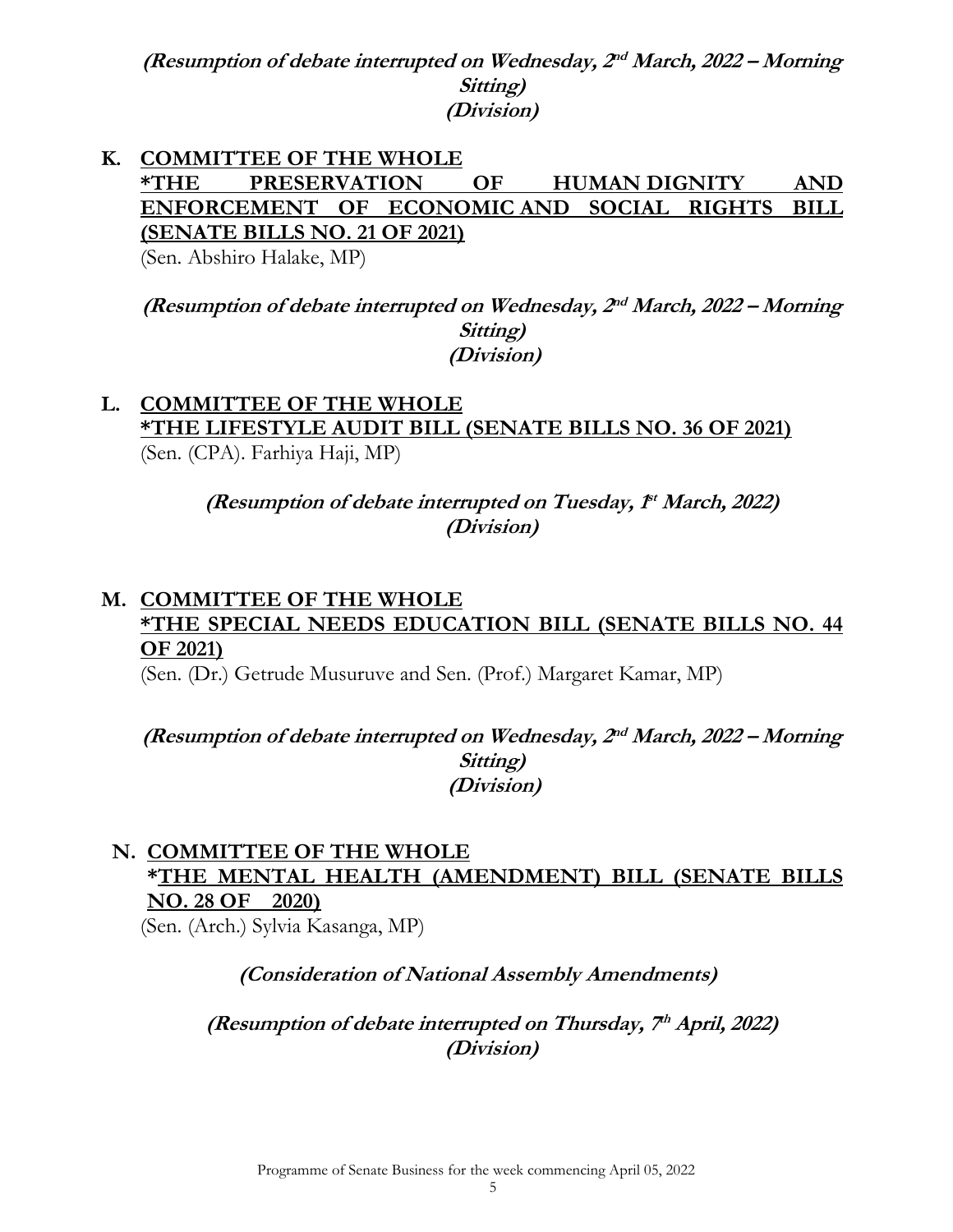# **O. \*\*\*THE PUBLIC PROCUREMENT AND ASSET DISPOSAL (AMENDMENT) BILL (NATIONAL ASSEMBLY BILLS NO. 32 OF 2021)**

(The Senate Majority Leader)

*(Second Reading)*

# **P. \*\*\*THE SACCO SOCIETIES (AMENDMENT) BILL (NATIONAL ASSEMBLY BILLS NO. 55 OF 2021)**

(The Senate Majority Leader)

 *(Second Reading)*

# **Q. COMMITTEE OF THE WHOLE \*THE ELECTIONS (AMENDMENT) (NO. 3) BILL (SENATE BILLS NO. 48 OF 2021)**

(Sen. (Eng.) Ephraim Maina, MP)

# **R. COMMITTEE OF THE WHOLE \*\*\*THE IRRIGATION (AMENDMENT) BILL (NATIONAL ASSEMBLY BILLS NO. 12 OF 2021)**

(The Senate Majority Leader)

**S. Any Other Business**

#### **WEDNESDAY**  27/04/2022 **Communication from the Chair, Messages, Petitions, Papers, Notices of Motion, Statements, Motions, Bills and any other Business not concluded on Tuesday, 26th April, 2022.**

## **A. \*\*\*THE SUSTAINABLE WASTE MANAGEMENT BILL (NATIONAL ASSEMBLY BILLS45 NO. 22 OF 2021)**

(The Senate Majority Leader)

*(Second Reading)*

## **B. COMMITTEE OF THE WHOLE \*\*THE STREET VENDORS (PROTECTION OF LIVELIHOOD) BILL (SENATE BILLS NO. 7 OF 2021)**

Programme of Senate Business for the week commencing April 05, 2022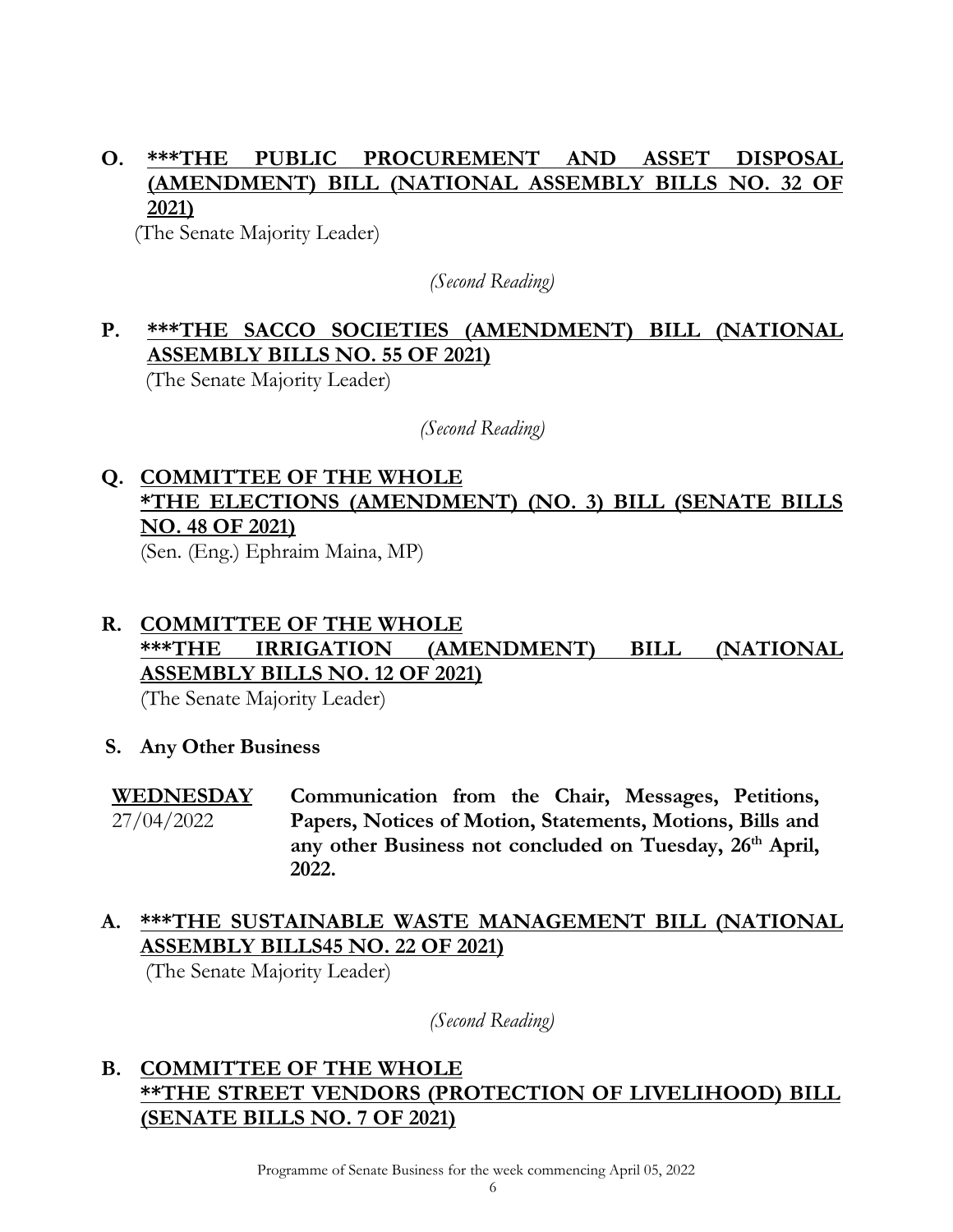## **C. COMMITTEES OF THE WHOLE \*THE KENYA MEDICAL SUPPLIES AUTHORITY (AMENDMENT) BILL (SENATE BILLS NO. 53 OF 2021)**

(Sen. Naomi Shiyonga, MP)

#### **D. Any Other Business**

**THURSDAY**  28/04/2022 **Communication from the Chair, Messages, Petitions, Papers, Notices of Motion, Statements, Motions, Bills and any other Business not concluded on Wednesday, 27th April, 2022.**

# **A. COMMITTEE OF THE WHOLE** \***THE COUNTY RESOURCE DEVELOPMENT BILL (SENATE BILLS NO. 45 OF 2021)**

(Sen. Rose Nyamunga, MP)

## **B. COMMITTEE OF THE WHOLE \*THE COMMUNITY GROUPS REGISTRATION BILL (NATIONAL ASSEMBLY BILLS NO. 20 OF 2021)**

(The Senate Majority Leader)

**C. Any Other Business**

**TUESDAY**  03/05/2022

**Communication from the Chair, Messages, Petitions, Papers, Notices of Motion, Statements, Motions, Bills and any other Business not concluded on Thursday, 28th April, 2022.** 

## **A. \*THE CONSTITUTION OF KENYA (AMENDMENT) BILL (SENATE BILLS NO. 46 OF 2021)**

(Sen. Enoch Wambua, MP)

*(Second Reading)*